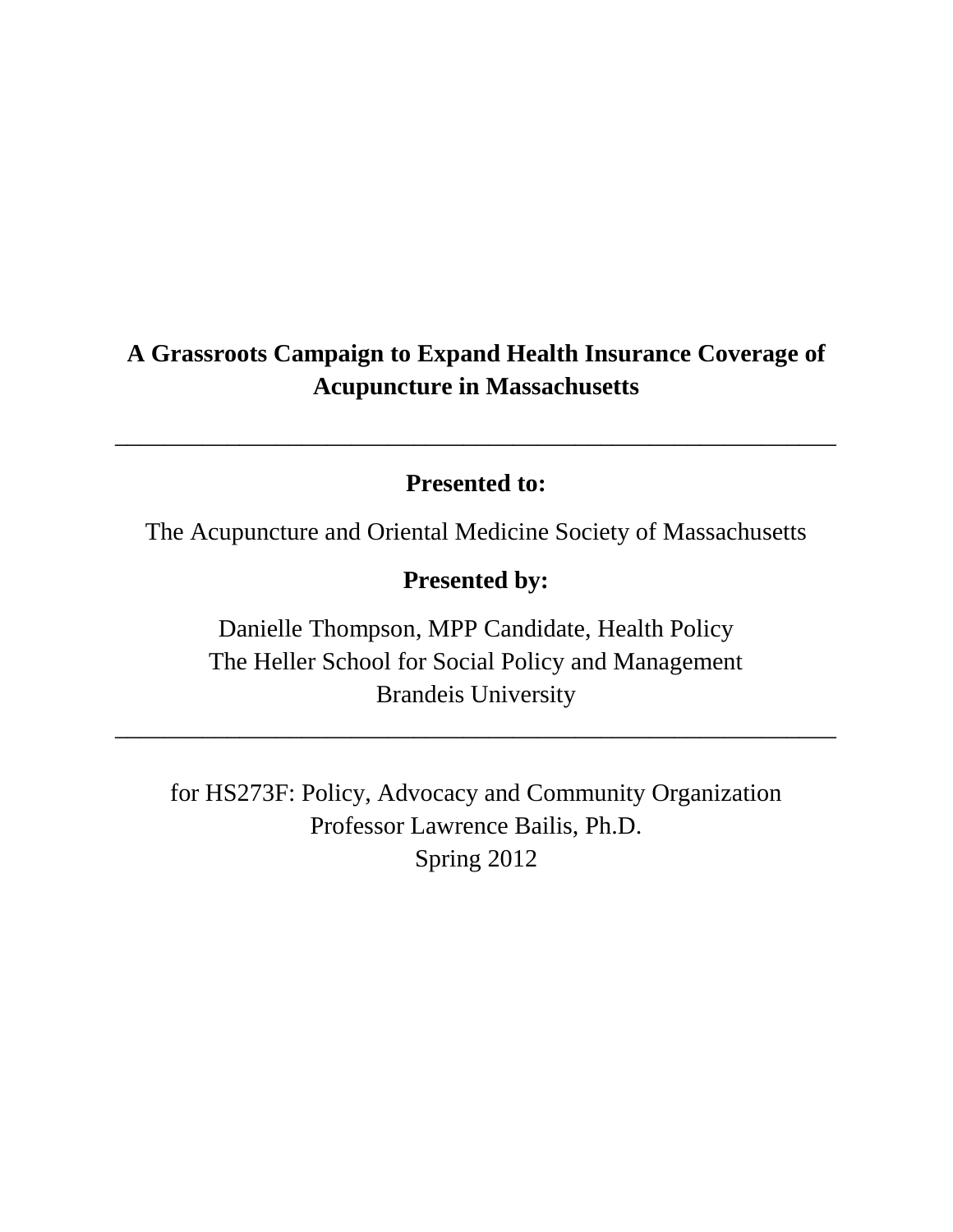#### **Introduction and Background:**

### Lack of Insurance Coverage for Complementary and Alternative Medicine: A National Issue:

Complementary and Alternative Medicine (CAM), also known as integrative therapies,<sup>1</sup> has gained enormous popularity in the United States. The 2007 National Health Interview Survey revealed that 38 percent of adults and 12 percent of children use integrative therapies<sup>2</sup> such as acupuncture, reiki, massage therapy and yoga. Despite high consumer demand, most of these treatments are not covered by private or public health insurance plans.<sup>3</sup> According to the National Center for Complementary and Alternative Medicine (NCCAM), 83 million adults spend \$33.9 billion out-of-pocket on integrative therapies. These costs comprise 11.2 percent of total out-of-pocket expenditures on health care, surpassing expenditures for conventional treatments by primary care physicians.<sup>4</sup> This creates disparity in care along economic lines for consumers who cannot afford to pay for these services out-of-pocket and could benefit from them as a form of wellness and disease prevention.

### Why Acupuncture in Massachusetts?

While the lack of insurance coverage for integrative therapies is a national issue, it makes the most sense to initiate change at the state level since states have historically served as safe and fertile grounds to experiment with incremental changes in health policy. This paper outlines a plan for a grassroots public policy campaign to expand private health insurance coverage of acupuncture in Massachusetts, a state that has historically been a leader in health reform. I chose acupuncture because it is a popular integrative therapy and is already covered by many insurance companies across the nation. There is also extensive evidence that acupuncture is safe and effective, and can save insurers money in the long term, especially for patients with chronic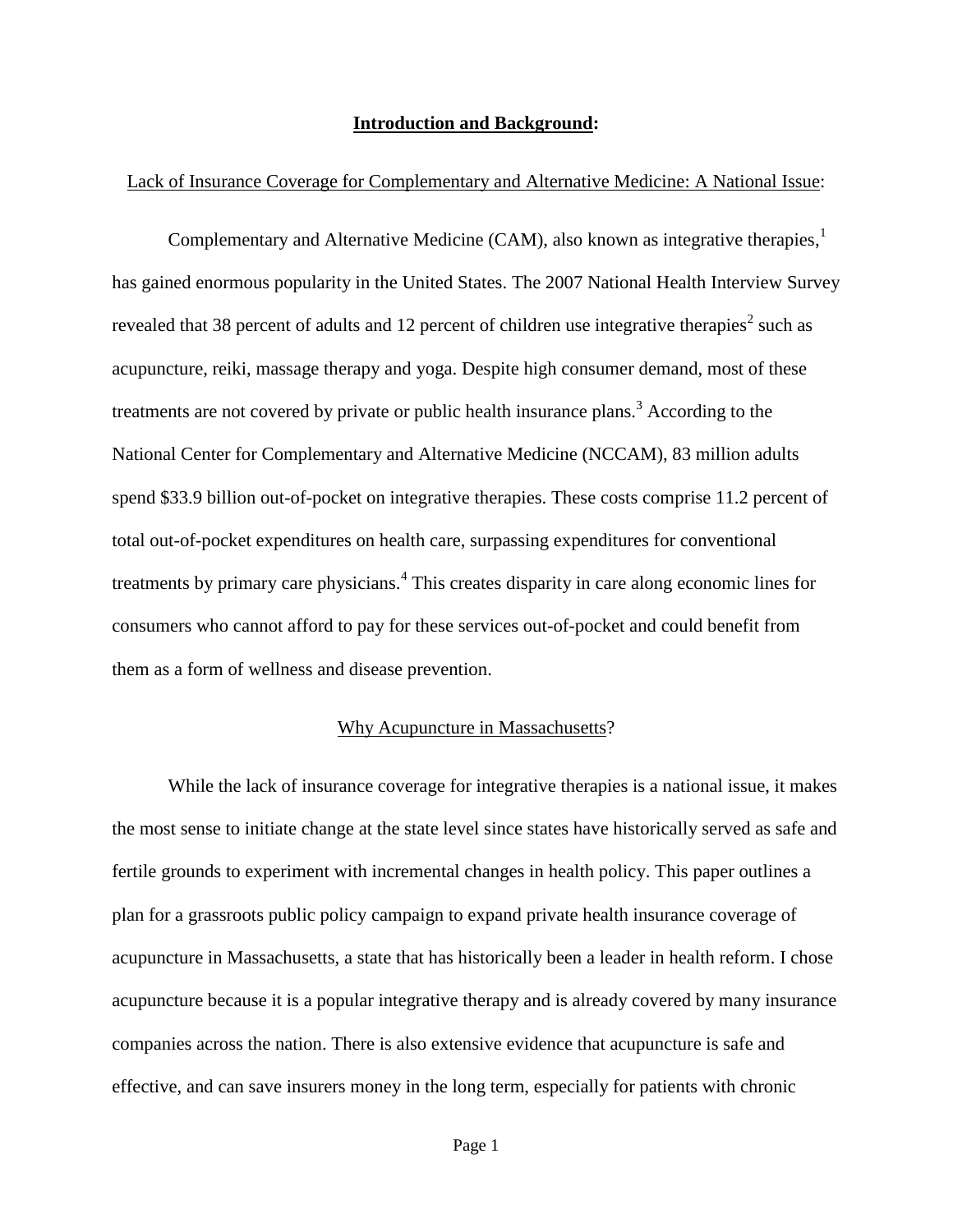disease.<sup>5</sup> Numerous studies show that acupuncture can effectively treat symptoms from conditions such as migraine,  $6$  cancer pain,  $7$  fibromyalgia,  $8$  and chronic pain in elderly patients  $9$ among others. Acupuncture has also been linked to changes in brain activity;<sup>10</sup> however, many policymakers and the general public are not aware of this clinically-based evidence. The scope of the campaign is limited to private insurance because the process of seeking coverage for medical services under Medicare and Medicaid involves a different group of stakeholders. My recommendations are directed toward the Acupuncture and Oriental Medicine Society of Massachusetts (AOMSM), the professional association for acupuncturists in the Commonwealth. (Please see Appendix A for complete definitions of CAM and acupuncture).

### The Status Quo: Insurance Coverage for Acupuncture in Massachusetts Today

In Massachusetts, it is up to the discretion of private insurers as to whether or not they cover acupuncture treatments. The three largest insurance companies in the state (Blue Cross Blue Shield of Massachusetts, Harvard Pilgrim Health Care, and Tufts Health Plan) $^{11}$  cover acupuncture as a medical benefit if an employer adds it as a rider in a group plan, although very few employers choose to do so since that would increase premiums. Riders are not available for individual plans. All three insurers offer their members a discount of up to 30 percent off of the provider's usual and customary charge for acupuncture regardless of plan type. These discounts only apply to licensed acupuncturists who participate in the plan's provider network.<sup>12 13 14</sup>

## Legislative History of Acupuncture in Massachusetts

There have been two attempts to pass legislation that would mandate insurance coverage for services rendered by licensed acupuncturists in Massachusetts. Both bills died in committee (in 2010 and 2012 respectively) indicating that a new legislative strategy is needed. <sup>15</sup> In her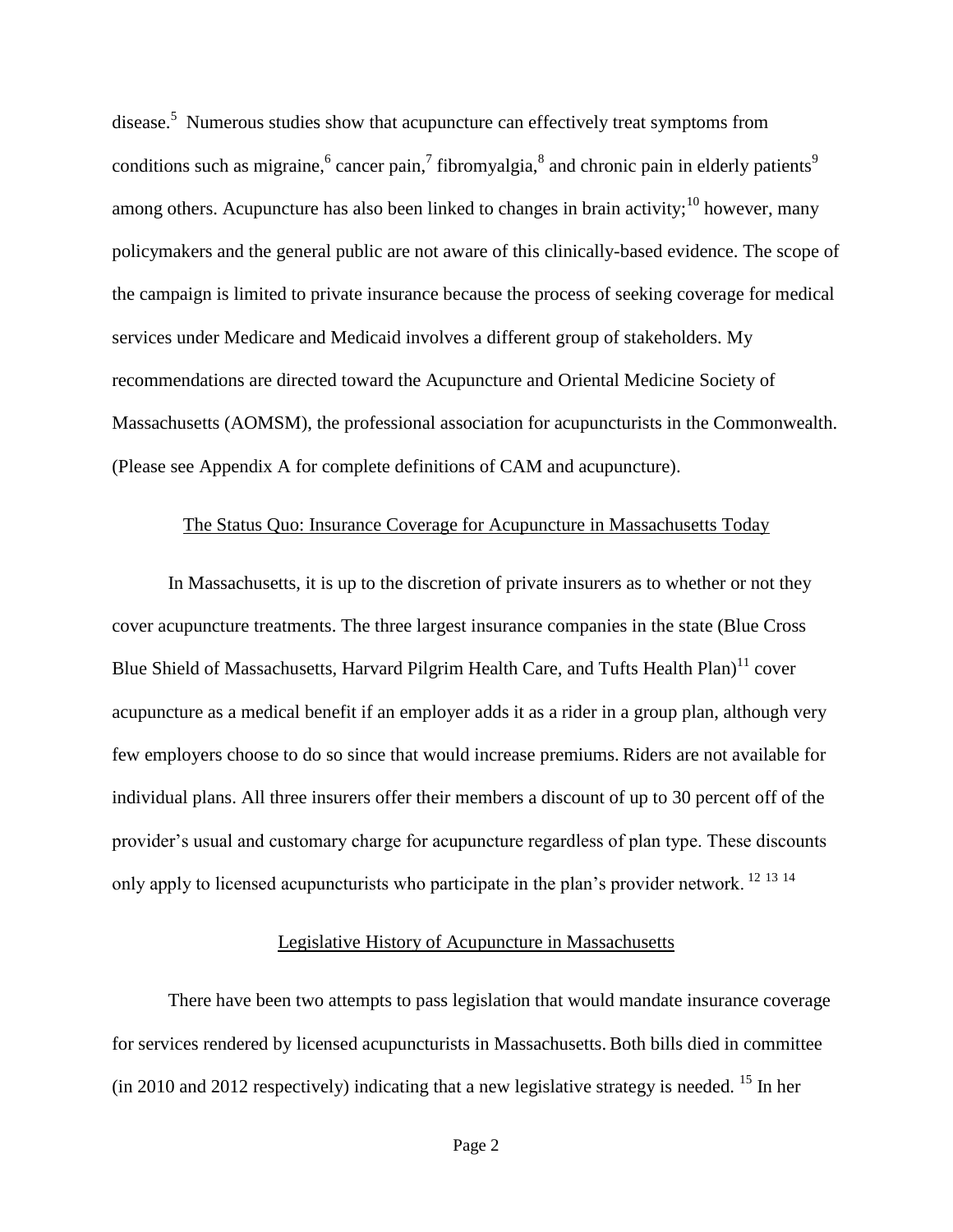September 2011 testimony in support of the second bill, H.R. 3519, An Act Relative to Insurance Coverage for Acupuncture, Demie Stathoplos, Executive Director of Pathways for Wellness (the largest acupuncture clinic in Massachusetts) commented that many of the legislators still did not understand the concept of acupuncture. One legislator commented that "it sounds like you are saying acupuncture is "magic- that it helps with pain, immune system, allergies, digestion, everything."<sup>16</sup> Clearly, policymakers need to be better educated about acupuncture if the acupuncture community expects them to support it.

Another reason why past legislation has been unsuccessful is a lack of cohesion and agreement within the acupuncture community itself.<sup>17</sup> There is a segment of the community that resists change because these providers fear that insurance reimbursement will drive down the amount that clinicians are reimbursed for acupuncture by insurance companies. According to Naomi Alson, Co-Chair of AOMSM's Insurance Committee, they also do not want to deal with the paperwork burden of billing insurance companies or providing documentation in accordance with "medical necessity" criteria in order to be reimbursed.<sup>18</sup> However, coverage of acupuncture is essential if the profession is to be legitimized in the eyes of consumers and the broader medical community. Acupuncturists are discriminated against by existing policies since many insurers do not recognize them as credentialed health care professionals even though many hold Masters degrees and acupuncturists must complete a minimum of 1,095 hours of instruction in acupuncture related courses at an accredited school in order to be licensed in Massachusetts.<sup>19</sup> Coverage of acupuncture would also make it easier for acupuncturists to attract consumers since their services would be more affordable.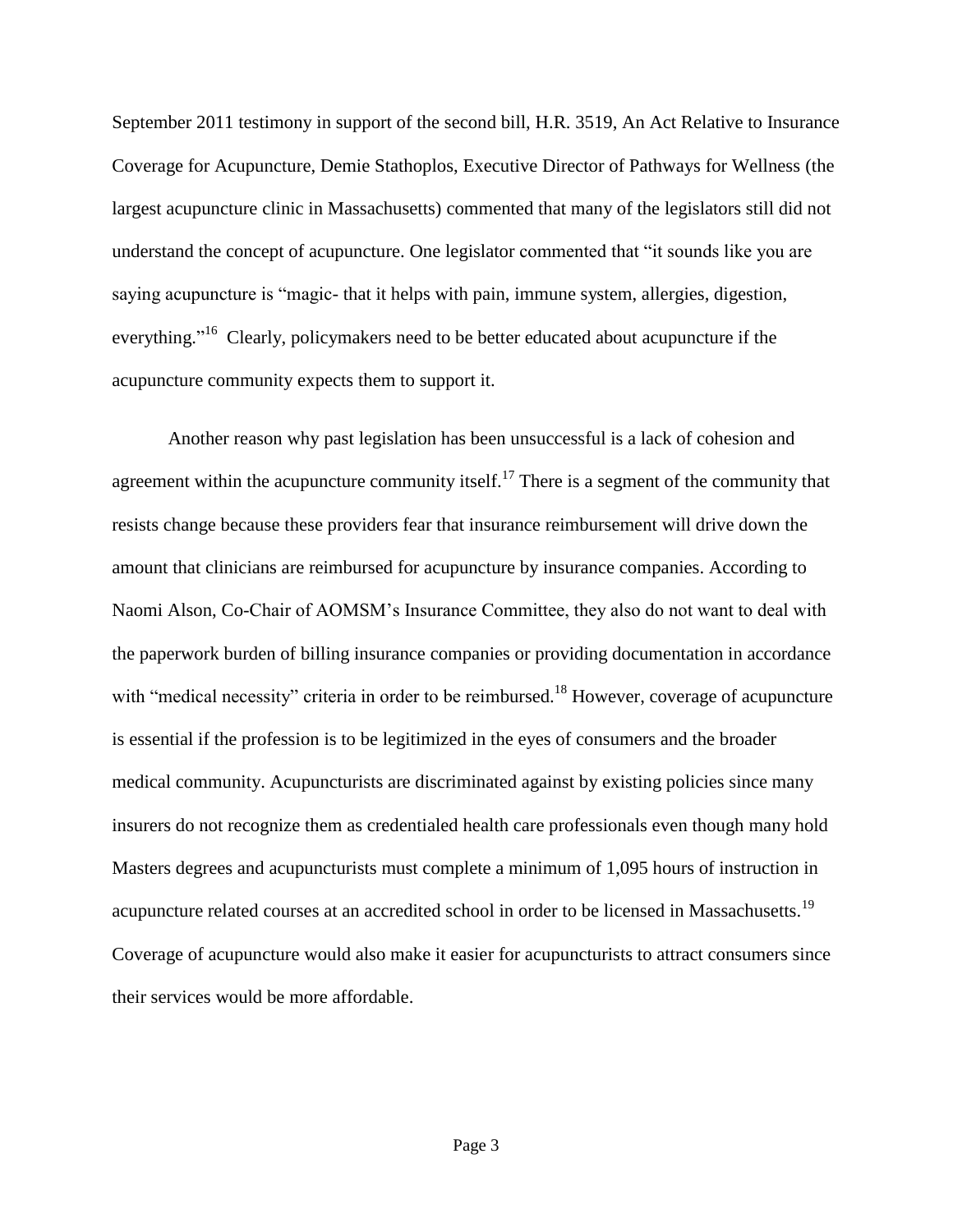#### Current Political Climate in Massachusetts

The current political environment in Massachusetts is cautious about any legislation that requires spending without reducing costs. This is especially true in the case of health care. Governor Deval Patrick has made a strong commitment to controlling spending, demonstrated by his filing of health care payment reform legislation in May 2011. <sup>20</sup> This has proven to be an obstacle for the passage of acupuncture legislation in Massachusetts. In order for future legislation to be successful, acupuncture advocates need to impress upon the Legislature that this modality is a viable cost-containment tool.

#### Rationale for Grassroots Campaign

In my Capstone policy brief<sup>21</sup>, I argue that the status quo is unacceptable, but that passage of an insurance mandate for acupuncture is not feasible at this time. My recommendation is for AOMSM to organize a grassroots campaign to educate stakeholders about the value of acupuncture. While the campaign is being organized, AOMSM is to seek federal funding from the Patient Centered Outcomes Research Institute (PCORI) to conduct a comparative effectiveness pilot study in Massachusetts that investigates the efficacy and cost effectiveness of acupuncture for different medical conditions. That way, the acupuncture community will be prepared to lobby the Legislature to pass a mandate as soon as research from the study is available. (See Table 1 in Appendix B for a timeline for implementation for the study). For the purposes of this paper, I only focus on the campaign, not the pilot study. For a framework, I use guidelines from renowned lobbyist Judith Meredith's workbook Real Clout to offer recommendations for designing an effective issue-based campaign. The purpose of this campaign is both to unify the acupuncture community as one voice for reform and to disseminate that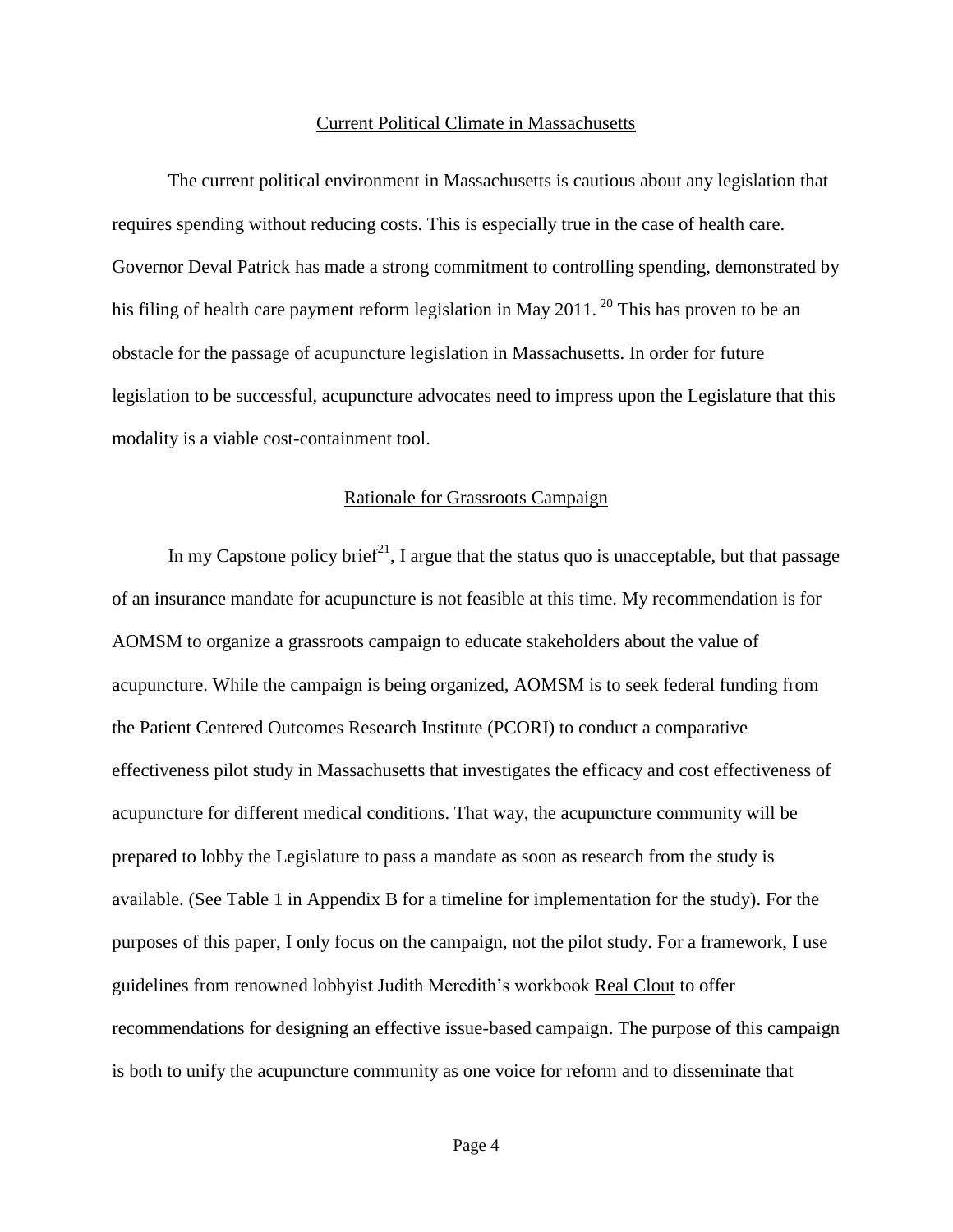message to other stakeholders. I assume that AOMSM is starting with a budget of \$0.00 since this is most realistic. Please see Table 2 in Appendix B for a suggested timeline for implementation of the campaign.

#### **Structure of the Campaign:**

Grassroots campaigns can usually be categorized into one of four arenas: turf, issue, identity and workplace.<sup>22</sup> A campaign about acupuncture is naturally issue-based because the focus of the campaign is on the issue itself. The geographic element and interests of individual group members are less of a priority. In most cases, grassroots campaigns take one of two approaches: community development and social action;  $2<sup>3</sup>$  however, the campaign I propose is a combination of both. Community action is necessary to build communal infrastructure and unite the acupuncture community around a divisive issue. The goal of this "internal development" strategy is to help the community solve problems, generate its own leadership, strengthen social relationships, and function more effectively.<sup>24</sup> Once this infrastructure is in place, AOMSM will be ready for the social action component of the campaign which is "designed to alter the actions, behaviors and attitudes of outside groups and institutions.<sup>25</sup> Social action campaigns are adversarial because they urge decision makers to take actions they otherwise would not take. These campaigns also emphasize resistance between conflicting interests.<sup>26</sup>

#### **Developing a Campaign Message:**

Developing a campaign message is the first step to mounting a successful public policy campaign. $27$  An effective message should address the public policy problem that needs to be fixed, the solution, why the target audience should care about it, and what they can do to help.<sup>28</sup> As AOMSM formulates its campaign message, members should keep in mind that interest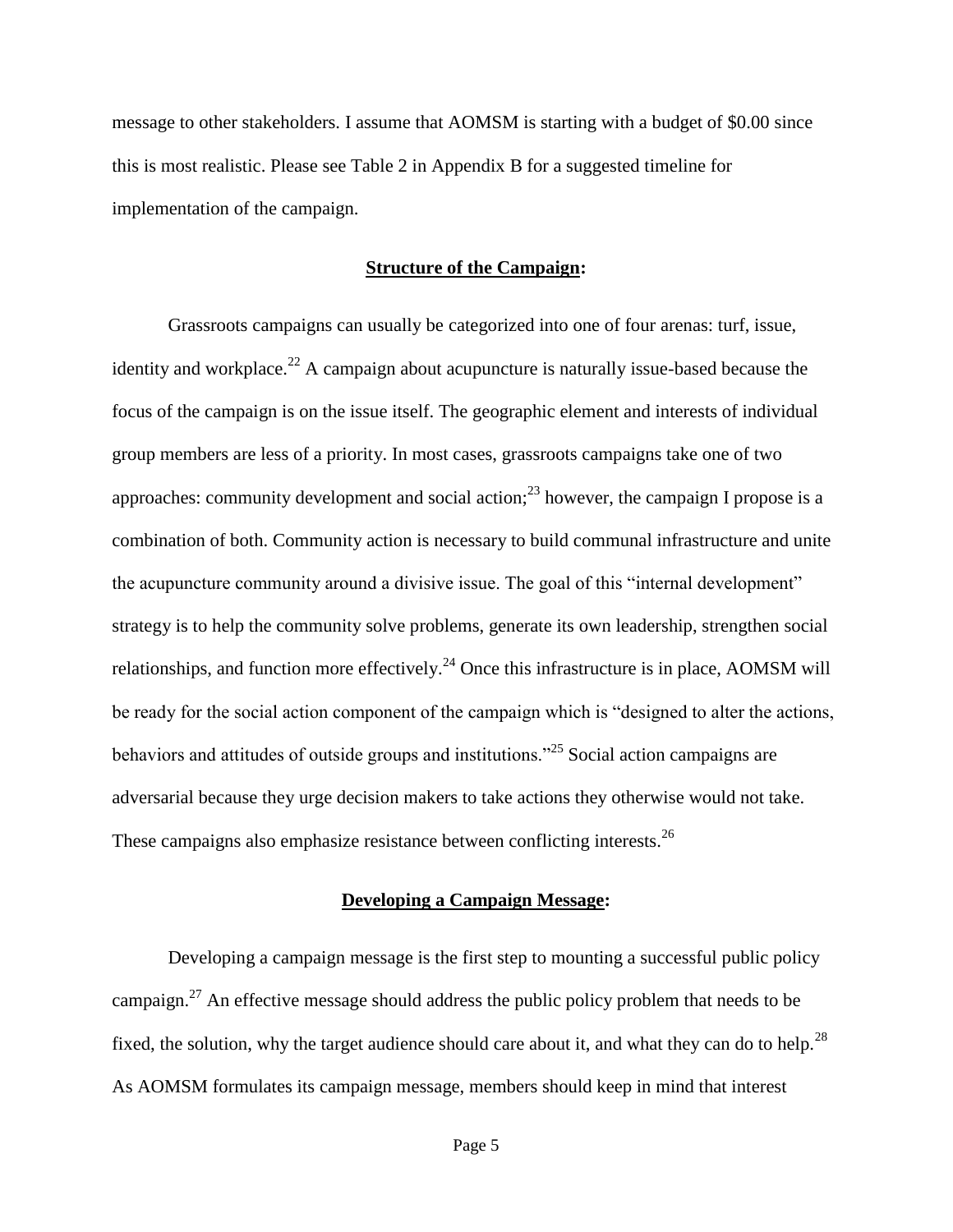groups play an important role in agenda setting, whether on Capitol Hill or Beacon Hill. Most interest group activity consists not of positive promotion, but of negative blocking of proposals that run counter to their interests.<sup>29</sup> A campaign to increase insurance coverage of acupuncture is an example of positive promotion or proactive efforts for a new initiative which can be a welcome change from reactive politics that dominate the State House. A message targeting the acupuncture community might look something like this:

Acupuncture is not covered by most health insurance plans in Massachusetts, making it out of reach for thousands of low-to-moderate income residents who could benefit from these services as a form of wellness and prevention. Lack of coverage lowers demand for acupuncture clinics and individual providers and treats acupuncturists like second class health care practitioners. If acupuncture is to be taken seriously as a legitimate profession within the broader health care community, acupuncturists need to come together to pass an insurance mandate. Join the Acupuncturists for Insurance Coverage Coalition and share a patient story, donate your time, or make a donation to get this campaign off the ground.

## **Building and Sustaining Operational Coalitions:**

The second step in developing a campaign is to build and sustain an operational coalition which will be responsible for disseminating its message.<sup>30</sup> AOMSM's legislative committee will spearhead this initiative in collaboration with the New England School for Acupuncture (NESA) in Newton, MA, Pathways for Wellness in Boston, and other organizations that share the vision of equal access to acupuncture. Health Care for All, the largest consumer advocacy organization for health issues in Massachusetts is another potential ally.

Before the coalition can work toward creating change, it must convince private donors to contribute to the campaign.<sup>31</sup> AOMSM can seek donations from its membership. NESA and Pathways for Wellness have their own donor bases that can be tapped as well. The coalition can also seek funding through grants. The Foundation Center [\(www.foundationcenter.org\)](http://www.foundationcenter.org/) is an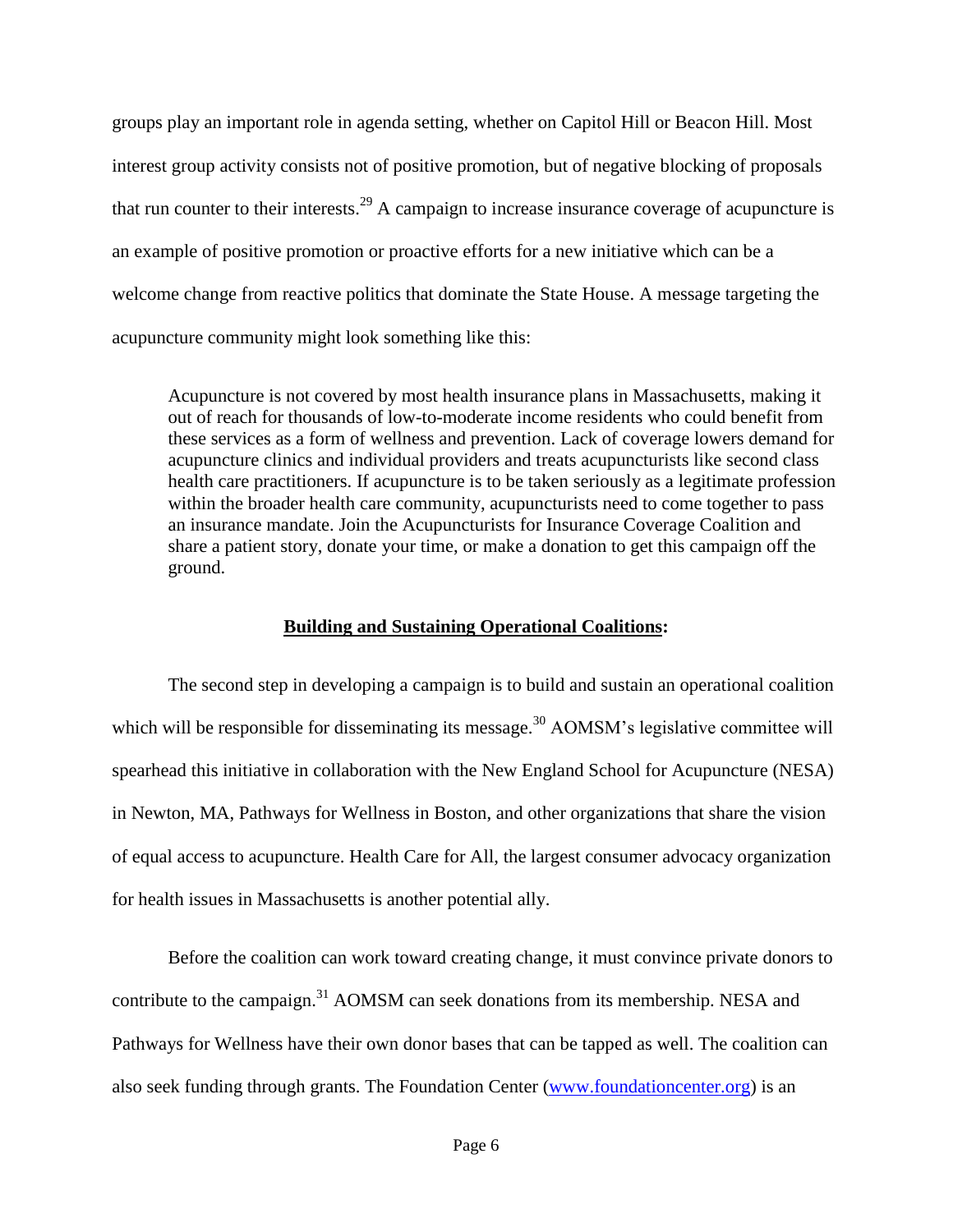excellent resource for identifying appropriate grant makers. Internal resources (i.e. development officers at member organizations) should be maximized when applying for these grants. When crafting fundraising letters, it is important to tweak the message depending on whether acupuncturists or consumers are the recipient. Acupuncturists are likely to care more about increased demand for their services whereas the idea of being responsible for a co-payment instead of the full cost of a service will be attractive to consumers.

Once enough donations have been collected, AOMSM should hire a community organizer. This role is separate from that of a leader. By definition, a leader "directs and guides a group by being out in front of followers" while an organizer's job is to get other people to take the lead. An organizer cultivates emerging leaders, and provides encouragement, support and training as needed.<sup>32</sup> For this campaign, I suggest that these roles are held by different people. The organizer should be an outsider who can objectively work to mobilize the base, while leaders should be selected from within the acupuncture community. While there may be a learning curve for an outsider who is not immediately familiar with acupuncture, the most important qualifications for an organizer are excellent interpersonal skills, a clear sense of mission while retaining the ability to remain impartial, and the ability to establish role relationships with the people with whom they work.<sup>33</sup> The average annual salary for a community organizer in Boston is  $$41,000$ .<sup>34</sup> AOMSM and its partners should plan on hiring this person for several years, so consistent fundraising efforts are essential. The best place for the organizer to start is to expand AOMSM's membership. There are 1,111 licensed acupuncturists in Massachusetts,  $1,012$  of whom are actively seeing patients,<sup>35</sup> yet AOMSM's newsletter only goes out to approximately 600 acupuncturists.<sup>36</sup>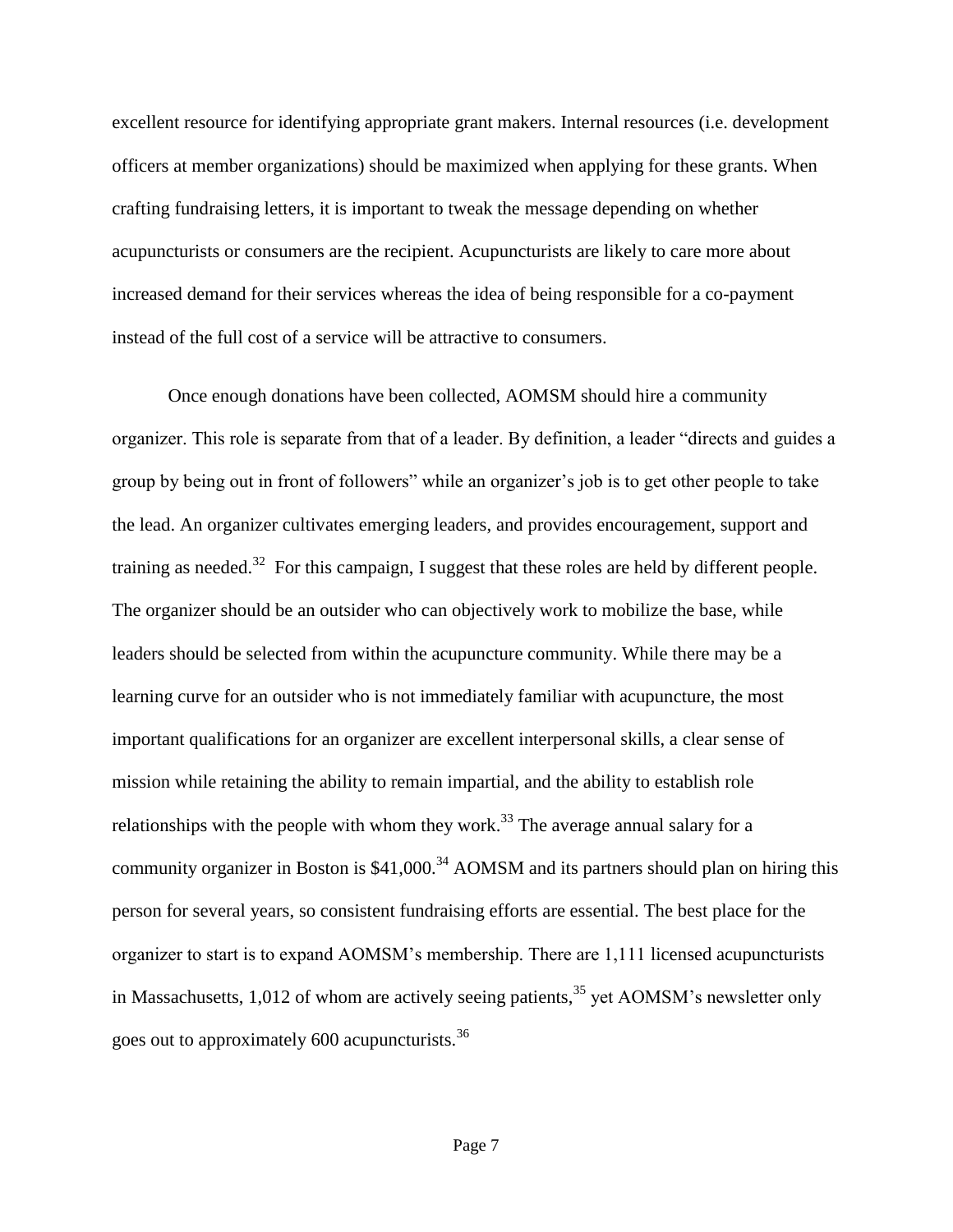The coalition also must recruit affected constituents into its district-based grassroots network.<sup>37</sup> AOMSM and its partners should create a mailing list of patients who have personally benefited from acupuncture, are willing to share their stories, and volunteer time and/or money to the campaign. This relates to one of Clout's rules of influencing public policy: "Public policy makers weigh opinion as equal to fact."<sup>38</sup> As Massachusetts State Representative Jay Kaufman emphasizes, personal stories and experiences are often more convincing than evidence.<sup>39</sup> Policymakers are more likely to be moved by a cancer patient who testifies that acupuncture mitigated the side effects of her chemotherapy treatment, enabling her to continue with her prescribed regimen, than by a study showing that a certain percentage of cancer patients experience "improved outcomes.

AOMSM should look for "untraditional allies" in the business community and trade associations. A steering committee should be formed of the major partners who have a high level of commitment to the campaign. Each organization should be able to contribute something unique in the form of cash, grassroots capacity, and/or political capital. The committee should have a democratic structure to ensure that all stakeholders have input.<sup>40</sup> John Kingdon points out that "even if an interest group raises an issue, it doesn't necessarily control the debate once the issue is raised."<sup>41</sup> For that reason, it is important that powerful stakeholders such as insurance companies have a seat at the table. Otherwise, Massachusetts risks falling into the same trap as Washington which holds the distinction of being the only state where CAM services are universally covered. Yet, each year acupuncturists and other CAM providers in Washington must fight to keep their law on the books, indicating that the insurance companies were not on board to begin with.  $42$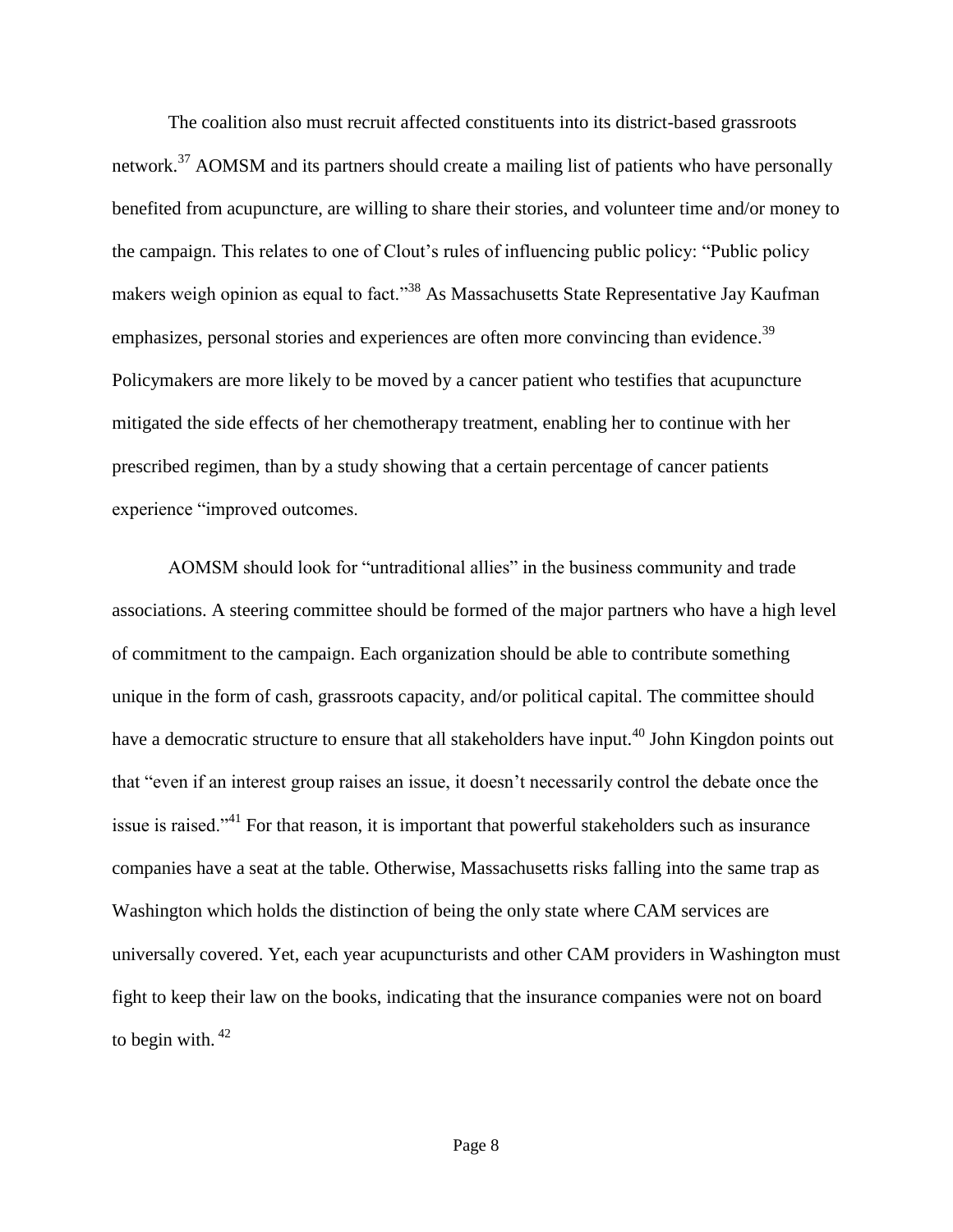Key stakeholders who are affected by changes in acupuncture coverage include: acupuncturists, insurance companies, consumers and physicians. The Massachusetts Association of Health Plans listed "mandated benefit reform" as a key component of its 2011-2012 legislative agenda;<sup>43</sup> therefore, AOMSM and its partners will need to use cost effectiveness analyses from other states as well as the results of the pilot study discussed above to prove to insurers that coverage of acupuncture will help their bottom line. In July 2011, the Massachusetts Medical Society testified against passage of Senate Bill 1104, An Act to Expand the Scope of Acupuncture to Treat Drug Addiction" on the grounds that the bill went beyond the treatment of addiction to include "pain management and palliative care, and acupuncture anesthesia." The Society took the position that acupuncture was not safe to treat these conditions.<sup>44</sup> Educating physicians about the numerous studies that speak to the safety of acupuncture<sup>45 46 47</sup> is key to successful passage of an insurance mandate.

AOMSM should also capitalize on the support of physicians who already support acupuncture. According to Stathoplos, "many doctors are anxious to have acupuncture covered because their patients are clamoring for it, and because healthcare providers are some of the most frequent users of acupuncture, they know it works, and want to be able to prescribe it."<sup>48</sup> These physicians can provide valuable testimony to the Legislature and in campaign materials that are disseminated to the public.

### **Organizing and Mobilizing Grassroots Activists into Action:**

Once the campaign's message and operational structure are in place, the coalition can mobilize and expand its base. The acupuncture community should take heed of Barack Obama's warning that "most community organizations and organizers…still practice a 'consumer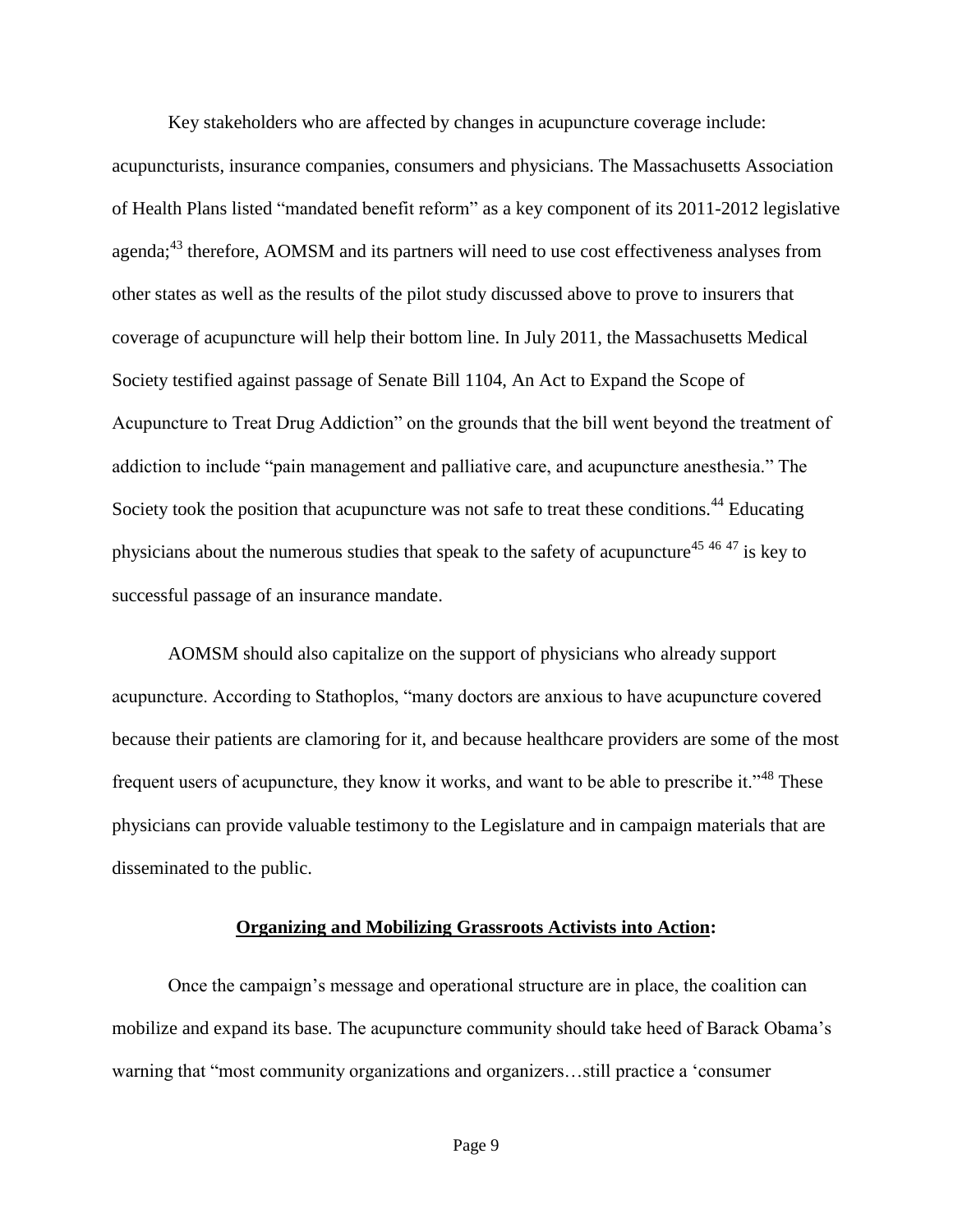advocacy approach' with a focus on wrestling services and resources from the outside powers that be." Obama suggests that organizers should instead "think of harnessing internal productive capacities, both in terms of money and people that already exist in communities."<sup>49</sup> Accordingly, the coalition's community organizer is to work with each organization's board and staff to identify local coordinators who can assume leadership roles in different regions of the state. These coordinators need to be briefed on the relevant policy issues so that they can go back home and immediately organize local training sessions.<sup>50</sup> Each coordinator will serve as a liaison between acupuncturists and other relevant stakeholders in their region, communicating this feedback to the coalition headquarters in Boston. Coordinators will also be responsible for mobilizing constituents to contact their state representatives and senators. This ties in with another of Clout's rules of influencing public policy: "Elected decision-makers make different decisions when watched by affected constituents."<sup>51</sup> Coordinators will report to a Grassroots Mobilizing Director<sup>52</sup> who can either be hired through fundraising efforts or can be a staff member at one of the coalition member organizations who takes this on as an additional duty.

Once these tasks have been completed, the coalition should hire a Media Relations Director<sup>53</sup> to oversee the dissemination of the campaign message through a variety of vehicles such as outlines of research reports, fact sheets, talking points, slogans, bumper stickers and sound bites.<sup>54</sup> Advertisements on the MBTA are a visible way to get the word out. AOMSM already has fact sheets listed on its website,<sup>55</sup> but they do not include a basic definition of acupuncture which is important for policymakers who are unfamiliar with it. The AOMSM website needs to have a section for consumers so that patients can sign up for legislative alerts and become more involved in advocacy efforts.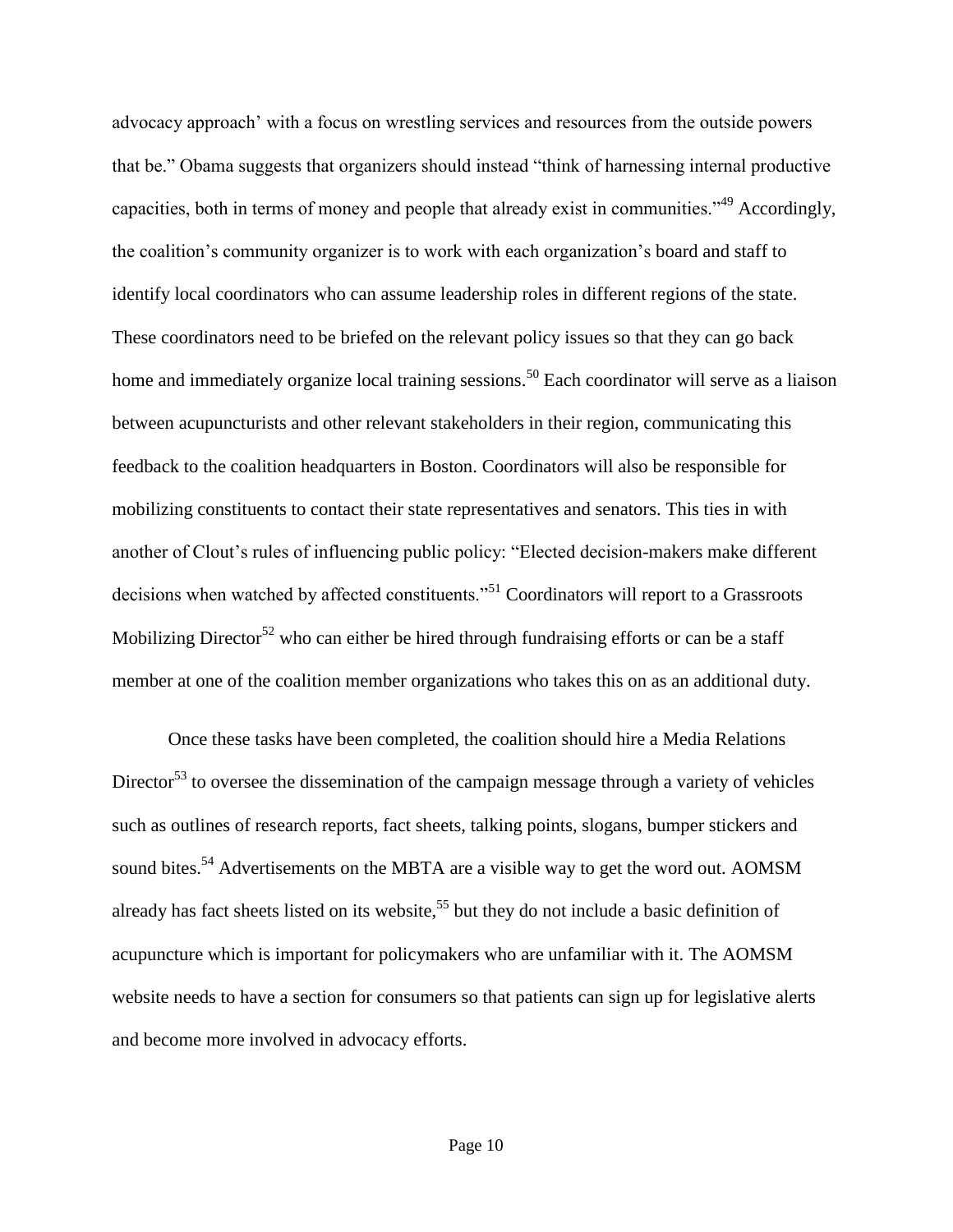Once local efforts are underway and the acupuncture community is unified as one voice for change, state capitol activities such as lobby days and legislative briefing sessions should be planned<sup>56</sup> in order to pass a new bill mandating insurance coverage of acupuncture in Massachusetts, assuming that the results of the pilot study offer promising support that a statewide insurance mandate will be cost effective. As AOMSM and its partners begin lobbying efforts, advocates should focus on identifying "hero opportunities" for legislators who are looking for ways to "make a difference" in the lives of their constituents by exercising their power and influence.<sup>57</sup> An example might be a legislator who has a special interest in wellness and preventive health care. Clout's final rule for influencing public policy comes into play here: "Get the right information to the right person at the right time."<sup>58</sup> Determining the right time to lobby for a bill on Beacon Hill can be difficult, but by monitoring public announcements made by legislators and other bills that are being considered, the acupuncture community can find a window for change.

I recommend that this campaign be used as a template for professional associations representing other types of integrative therapies whose practitioners and users seek insurance coverage in Massachusetts and other states. The best way to achieve coverage of integrative therapies is to do so incrementally by lobbying for coverage of one modality at a time. As more patients have access to acupuncture and other types of integrative therapies, we will have a healthier Commonwealth and more productive workforce.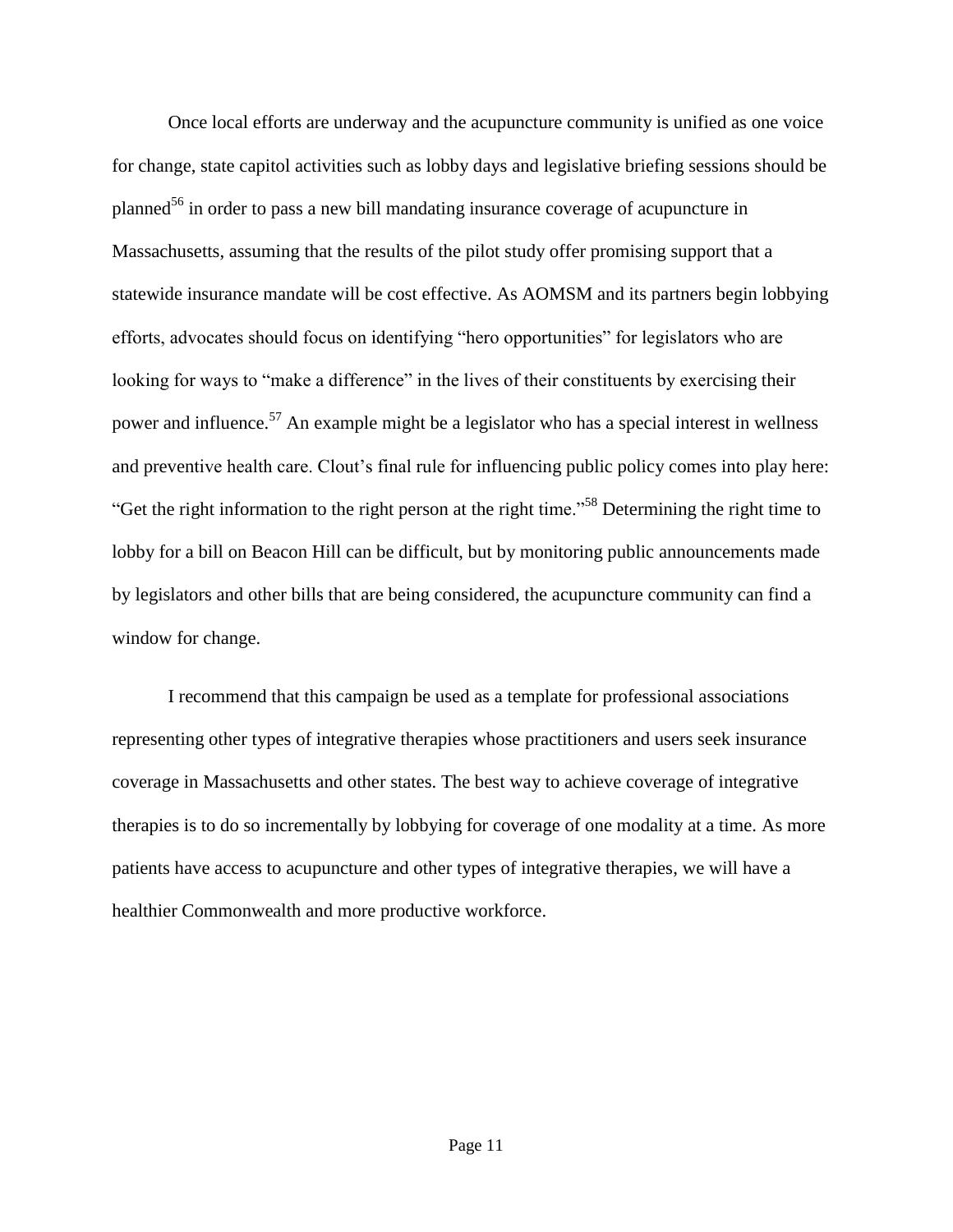# **Appendix A Definitions**

**Complementary and Alternative Medicine (CAM)** is difficult to define because the field is so broad and constantly evolving, but the National Center for Complementary and Alternative Medicine (NCCAM) characterizes it as "a group of diverse medical and health care systems, practices, and products that are not generally considered part of conventional medicine."<sup>59</sup> For these purposes, conventional (or Western/allopathic) medicine includes medical doctors, doctors of osteopathy, and allied health professionals such as registered nurses, physical therapists, and psychologists. "Complementary medicine" refers to practices such as acupuncture that are often used alongside conventional medicine to relieve pain. In contrast, "alternative medicine" is used as a substitute for conventional medicine. This policy brief refers to the use of acupuncture as a complementary medicine, not an alternative one.

**Acupuncture** describes a family of procedures that aim to restore and maintain health through the stimulation of specific anatomical points on the body using a variety of techniques. The technique most often studied scientifically involves penetrating the skin with thin, solid, metallic needles that are manipulated by the hands or by electrical stimulation. According to acupuncture and oriental medicine, acupuncture seeks to achieve homeostasis between "yin" and "yang," two opposing and inseparable forces in the body which when properly aligned, enable the body to be in a healthy, balanced state. An imbalance in these forces can result in a blockage of "qi" (vital energy) along pathways called meridians. A skilled acupuncturist can unblock qi by using acupuncture at certain points along the body that connect with those meridians. The number of meridians is thought to range between fourteen and twenty. These channels connect the body in a matrix of at least  $2,000$  acupuncture points.<sup>60</sup>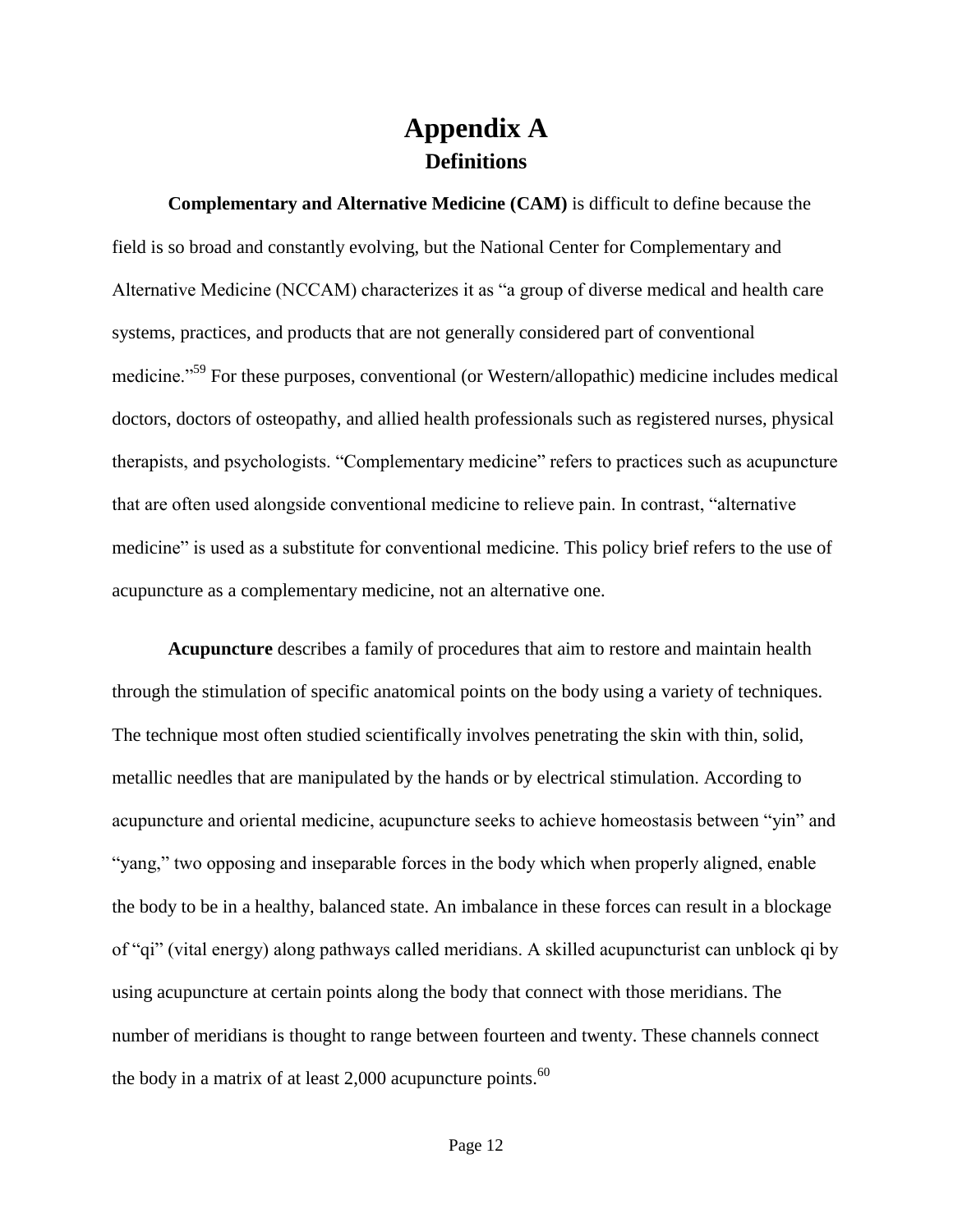A key component of traditional Chinese medicine, acupuncture is one of the oldest healing practices in the world and has been practiced in Asian countries for thousands of years.<sup>61</sup> The first news of acupuncture hit the U.S. mass media in 1971 when *New York Times* reporter James Reston wrote an article that explained how doctors in China used needles to abate his pain after receiving an appendectomy. $62$  Today, acupuncture is increasingly popular among physicians, dentists, acupuncturists, and other health professionals who use it to relieve or prevent pain and to treat other conditions.

# **Appendix B Tables**

| <b>Table 1: Suggested Timeline for Pilot Study</b> |                             |  |
|----------------------------------------------------|-----------------------------|--|
| <b>Action Item</b>                                 | <b>Deadline</b>             |  |
| <b>Review PCORI</b> awards from last year          | June 2012                   |  |
| <b>Consult with universities and acupuncture</b>   | June - August 2012          |  |
| clinics to partner with                            |                             |  |
| <b>PCORI</b> application for funding due           | December 2012               |  |
| Decide on a university partner and clinic          | January 2013                |  |
| <b>PCORI</b> awards announced                      | May 2013                    |  |
| <b>Recruitment period for pilot study</b>          | June 2013 - November 2013   |  |
| Surveys designed to collect qualitative data       | August 2013                 |  |
| <b>Baseline data collected from participants</b>   | December 2013               |  |
| Pilot study in progress                            | January 2014 - January 2016 |  |
| <b>Analysis of results</b>                         | February 2016 - June 2016   |  |

| <b>Table 2: Suggested Timeline for Grassroots Campaign</b> |                                |                              |
|------------------------------------------------------------|--------------------------------|------------------------------|
|                                                            | <b>Action Item</b>             | <b>Deadline</b>              |
| <b>Developing a Campaign</b>                               | Recruit allies                 | June $2012 -$ October $2012$ |
| <b>Message</b>                                             | Solicit private donors         | October 2012 - January 2013  |
|                                                            | Dissemination of message       | February 2013 - January 2014 |
| <b>Building and Sustaining</b>                             | Look for untraditional         | January 2014 – June 2015     |
| an Operational Coalition                                   | allies/form steering committee |                              |
| <b>Organizing/Mobilizing</b>                               | Identify local coordinators    | June 2015                    |
| <b>Activists into Action</b>                               | Lobby legislators              | Beginning February 2016      |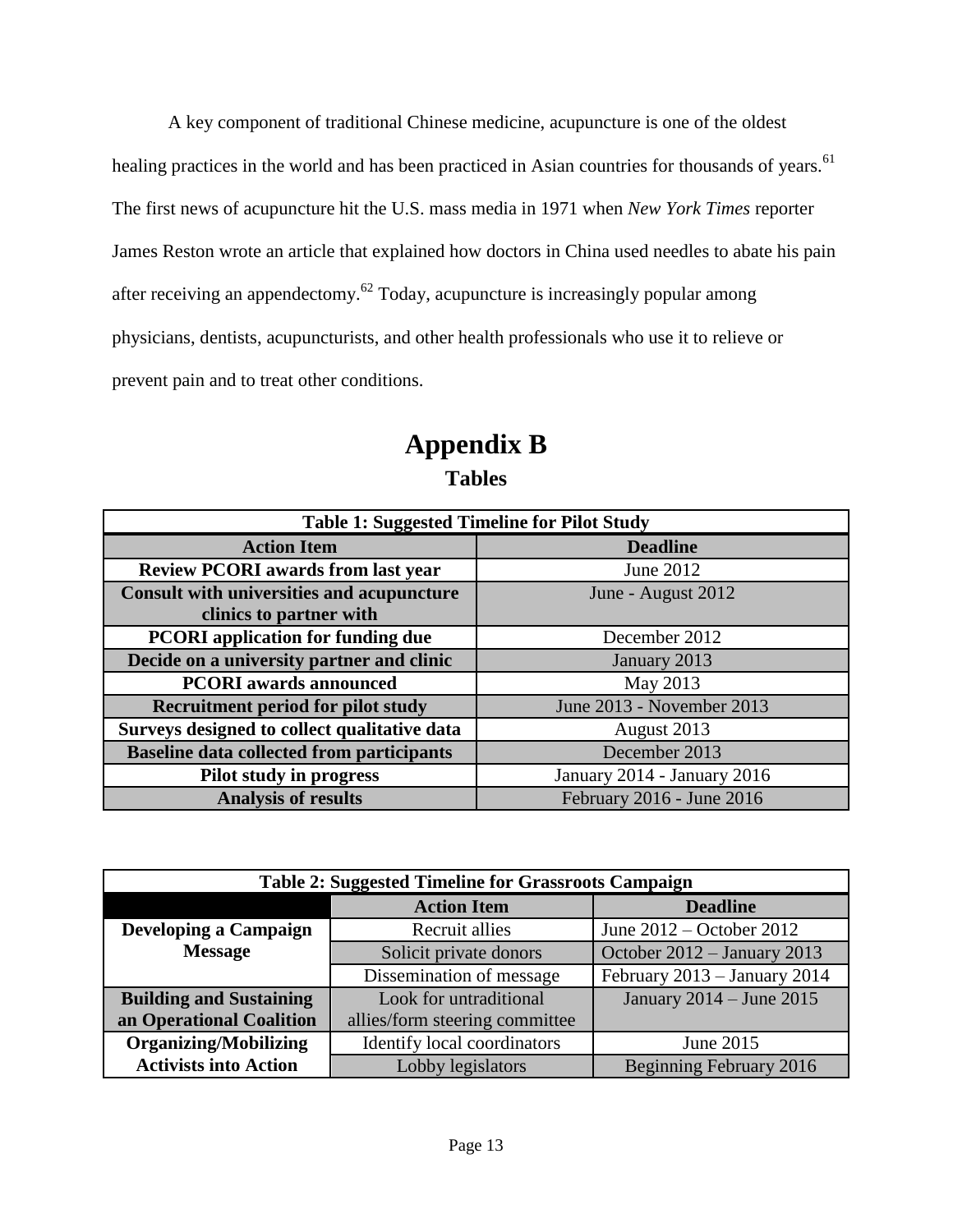# **Works Cited**

<sup>13</sup> Harvard Pilgrim Health Care. Member savings: Alternative and Complementary Medicine. URL: https://www.harvardpilgrim.org/portal/page? pageid=213,38419&\_dad=portal&\_schema=PORTAL.

 $\frac{14}{14}$  Tufts Health Plan (2012). Acupuncture and massage therapy. URL:

[http://www.tuftshealthplan.com/members/members.php?sec=member\\_discounts&content=acupuncture\\_and\\_massag](http://www.tuftshealthplan.com/members/members.php?sec=member_discounts&content=acupuncture_and_massage_therapy) [e\\_therapy.](http://www.tuftshealthplan.com/members/members.php?sec=member_discounts&content=acupuncture_and_massage_therapy)

<sup>15</sup> Massachusetts State Legislature (Feb. 6, 2009).Bill H.4111. An Act Providing for Medical Coverage of Acupuncture. URL: [http://www.malegislature.gov/Bills/186/House/H4111.](http://www.malegislature.gov/Bills/186/House/H4111)

<sup>16</sup> Demie Stathoplos (Mar. 28, 2012). Feedback on policy brief.

<sup>17</sup> Porter, Kristen and Sommers, Beth (July 2011). "Evolution of the Massachusetts acupuncture bill." *Acupuncture Today*, 2(7). URL: [http://www.acupuncturetoday.com/mpacms/at/article.php?id=32423.](http://www.acupuncturetoday.com/mpacms/at/article.php?id=32423)

<sup>18</sup> Naomi F. Alson (May 27, 2012). Interview.

<sup>20</sup> Patrick, Deval (May 16, 2011). Testimony on behalf of health care cost containment legislation. URL: <http://www.mass.gov/governor/pressoffice/speeches/051611-testimony-on-behalf-of-health-care.html>

 $^{21}$  Thompson, Danielle (May 27, 2012). Strategies to expand health insurance coverage of acupuncture: Policy alternatives for Massachusetts. Capstone policy brief.

 $\overline{\phantom{a}}$ 

<sup>28</sup> Clout, 238.

 $1$  To eliminate confusion, complementary and alternative medicine will be referred to as "integrative therapies" in this paper.

<sup>&</sup>lt;sup>2</sup> National Institutes of Health, National Center for Complementary and Alternative Medicine (Dec. 10, 2008). According to a new government survey, 38 percent of adults and 12 percent of children use Complementary and Alternative Medicine. URL: [http://nccam.nih.gov/news/2008/121008.htm.](http://nccam.nih.gov/news/2008/121008.htm)

<sup>3</sup> Medicare Coverage Database. "Information for Massachusetts." URL: [http://www.medicare.gov.](http://www.medicare.gov/)

<sup>&</sup>lt;sup>4</sup> Aickin, Miekl et al. Researching complementary and alternative treatments -- the gatekeepers are not at home. *BMC Medical Research Methodology* 7(2007): 7-6. *Academic Search Premier*.

<sup>&</sup>lt;sup>5</sup> Health Management Associates (2008). Integrative therapies pilot project: a holistic approach to chronic pain management in Medicaid: Florida Medicaid experience.

<sup>6</sup> Ying L, Fanrong L, Xuguang Y. (2009). Acupuncture for treating acute attacks of migraine: a randomized controlled trial. *Headache*, 49: 805-815.

<sup>&</sup>lt;sup>7</sup> Cochrane Summaries:<http://summaries.cochrane.org/CD007753/acupuncture-for-cancer-related-pain-in-adults>

<sup>8</sup> Bernan B, Ezzo J, Hadhazy, V. (Mar. 2009). Is acupuncture effective in the treatment of fibromyalgia? *Journal of Family Practice*, 49(3): 213-218.

<sup>&</sup>lt;sup>9</sup> MediPass is Florida's primary care case management program for Medicaid beneficiaries and includes both the Temporary Assistance for Needy Families (TANF) and Supplemental Security Income (SSI) population.

<sup>10</sup> Editorial Staff (Feb. 2011). Study: Acupuncture key in pain processing." *Acupuncture Today*, 12(2). URL: [http://www.acupuncturetoday.com/mpacms/at/article.php?id=32355.](http://www.acupuncturetoday.com/mpacms/at/article.php?id=32355)

 $\overline{11}$  U.S. News and World Report (2011). The top 10 insurance companies in Massachusetts." URL: [http://health.usnews.com/health-plans/massachusetts.](http://health.usnews.com/health-plans/massachusetts)

<sup>&</sup>lt;sup>12</sup> Blue Cross Blue Shield of Massachusetts. Blue links for employers: Value added programs. URL: [http://www.bluecrossma.com/bluelinks-for-employers/member-tools-resources/value-added-programs.html.](http://www.bluecrossma.com/bluelinks-for-employers/member-tools-resources/value-added-programs.html)

<sup>&</sup>lt;sup>19</sup> Massachusetts Board of Registration in Medicine (2012). Educational requirements for acupuncturists. URL: <http://www.mass.gov/eohhs/provider/licensing/occupational/acupuncture/licensing/requirements.html>

<sup>&</sup>lt;sup>22</sup> Staples, Lee (2004). Roots to Power: A Manual for Grassroots Organizing. (Westport, Connecticut: Praeger Publishers), 4

 $23$  Staples, 6

 $24$  Staples, 7

 $25$  Staples, 9

 $26$  Staples, 9

<sup>&</sup>lt;sup>27</sup> Clout, Judith and Dunham, Catherine (2004). "Real Clout: Rules and Tools for Winning Public Policy Campaigns" in Staples, Lee's Roots to Power: A Manual for Grassroots Organizing. (Westport, Connecticut: Praeger Publishers),238.